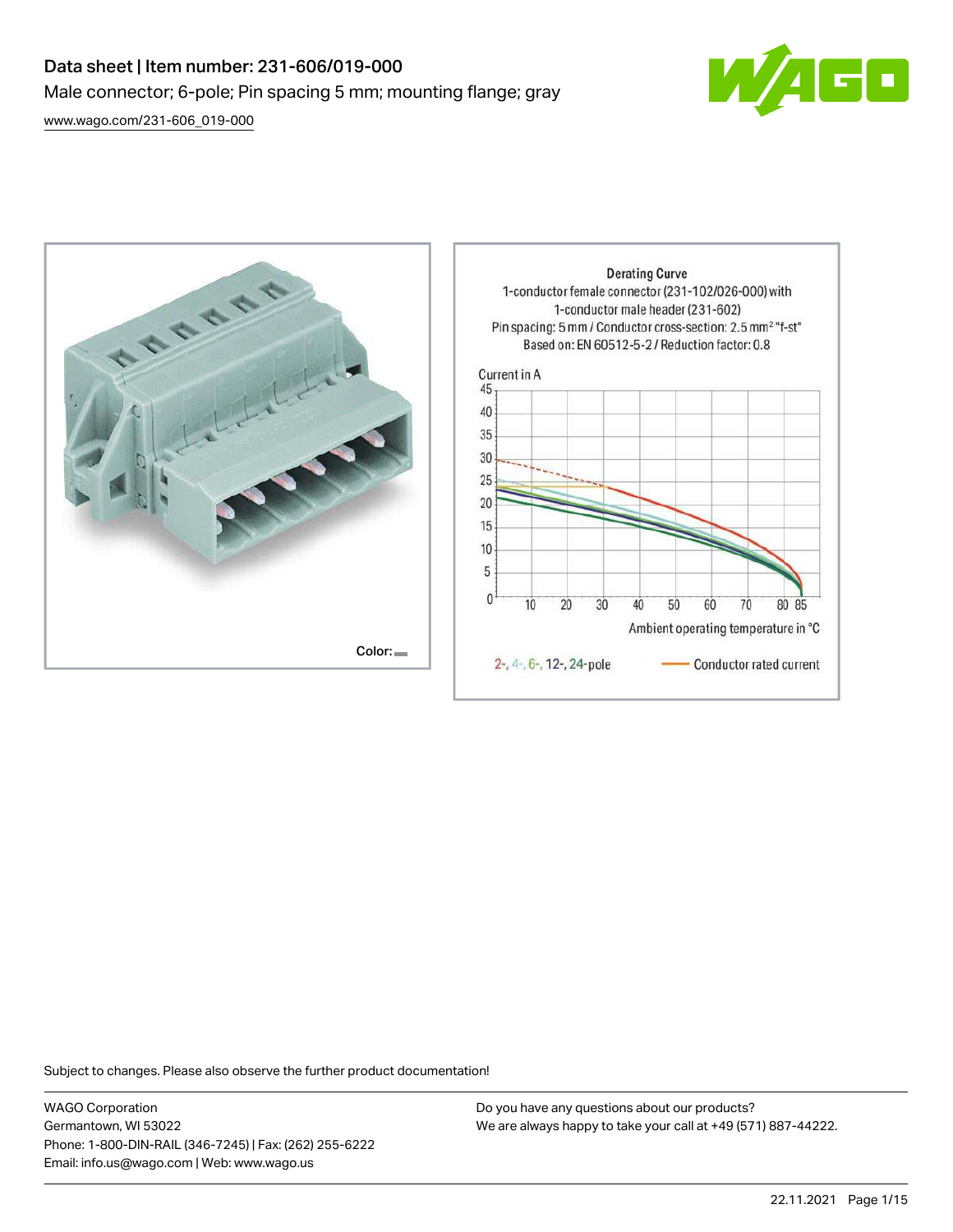



```
L = (pole no. -1) x pin spacing +8.2 mm
```
 $L_3 = L - 0.2$  mm

```
L_4 = L3 + 5.8 mm
```

```
L_{\rm g} = L3 + 11.8 mm
```
### Item description

- $\blacksquare$ Universal connection for all conductor types
- Easy cable pre-assembly and on-unit wiring via vertical and horizontal CAGE CLAMP<sup>®</sup> actuation  $\blacksquare$

Subject to changes. Please also observe the further product documentation! For wire-to-wire and board-to-wire connections

WAGO Corporation Germantown, WI 53022 Phone: 1-800-DIN-RAIL (346-7245) | Fax: (262) 255-6222 Email: info.us@wago.com | Web: www.wago.us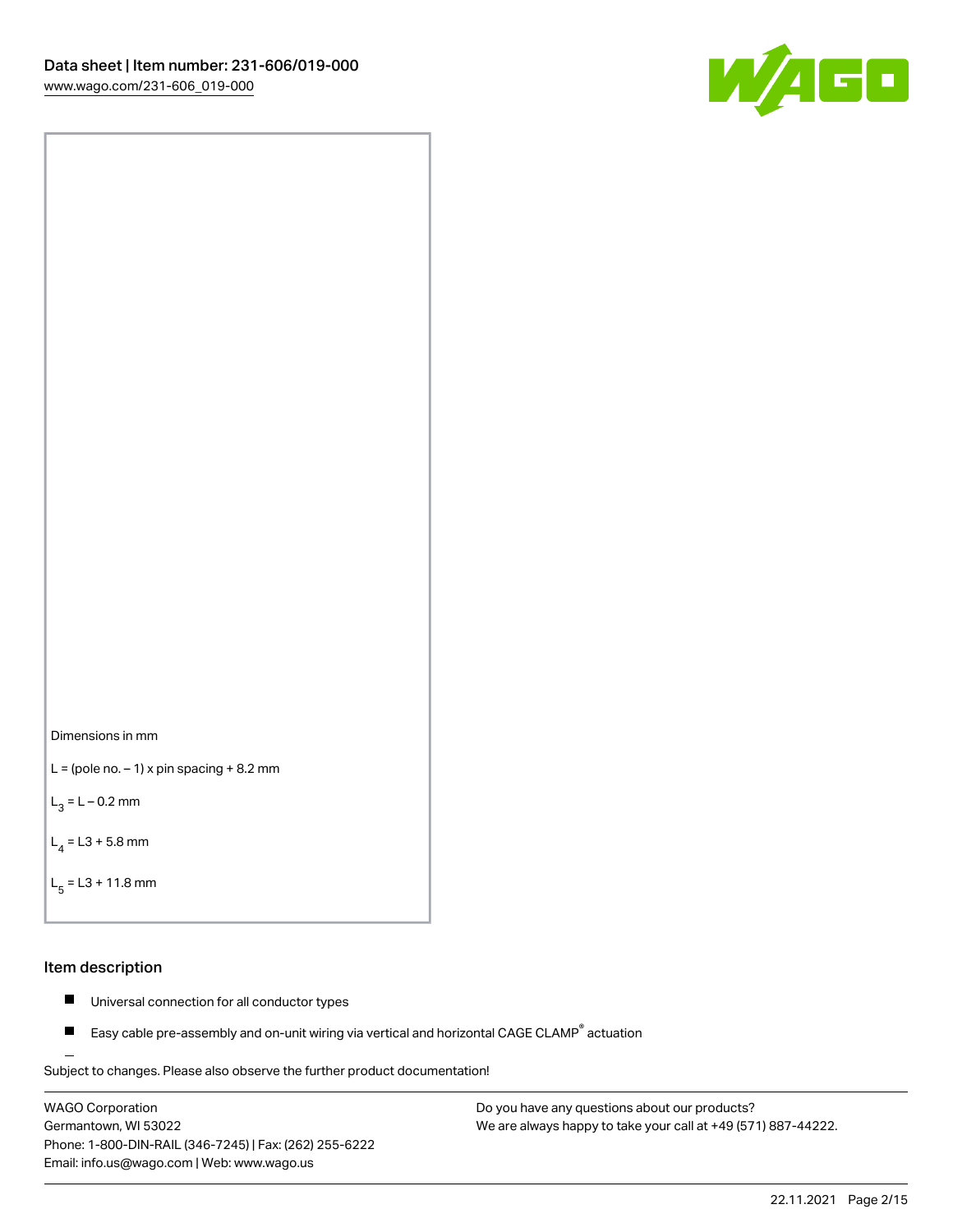

- For wire-to-wire and board-to-wire connections
- $\blacksquare$ Versions available with snap-in mounting feet or flanges for panel or through-panel mounting
- $\blacksquare$ With coding fingers

## Data

## Notes

| Safety information 1 | The MCS-MULTI CONNECTION SYSTEM includes connectors<br>without breaking capacity in accordance with DIN EN 61984. When<br>used as intended, these connectors must not be connected<br>/disconnected when live or under load. The circuit design should<br>ensure header pins, which can be touched, are not live when<br>unmated. |
|----------------------|-----------------------------------------------------------------------------------------------------------------------------------------------------------------------------------------------------------------------------------------------------------------------------------------------------------------------------------|
| Variants:            | Other pole numbers<br>Gold-plated or partially gold-plated contact surfaces<br>Other versions (or variants) can be requested from WAGO Sales or<br>configured at https://configurator.wago.com/                                                                                                                                   |

## Electrical data

## IEC Approvals

| Ratings per                 | IEC/EN 60664-1                                                        |
|-----------------------------|-----------------------------------------------------------------------|
| Rated voltage (III / 3)     | 320 V                                                                 |
| Rated surge voltage (III/3) | 4 <sub>k</sub> V                                                      |
| Rated voltage (III/2)       | 320 V                                                                 |
| Rated surge voltage (III/2) | 4 <sub>k</sub> V                                                      |
| Nominal voltage (II/2)      | 630 V                                                                 |
| Rated surge voltage (II/2)  | 4 <sub>k</sub> V                                                      |
| Rated current               | 12A                                                                   |
| Legend (ratings)            | $(III / 2)$ $\triangle$ Overvoltage category III / Pollution degree 2 |

## UL Approvals

| Approvals per                  | UL 1059 |
|--------------------------------|---------|
| Rated voltage UL (Use Group B) | 300 V   |
| Rated current UL (Use Group B) | 15 A    |
| Rated voltage UL (Use Group D) | 300 V   |
| Rated current UL (Use Group D) | 10 A    |

Subject to changes. Please also observe the further product documentation!

| <b>WAGO Corporation</b>                                | Do you have any questions about our products?                 |
|--------------------------------------------------------|---------------------------------------------------------------|
| Germantown, WI 53022                                   | We are always happy to take your call at +49 (571) 887-44222. |
| Phone: 1-800-DIN-RAIL (346-7245)   Fax: (262) 255-6222 |                                                               |
| Email: info.us@wago.com   Web: www.wago.us             |                                                               |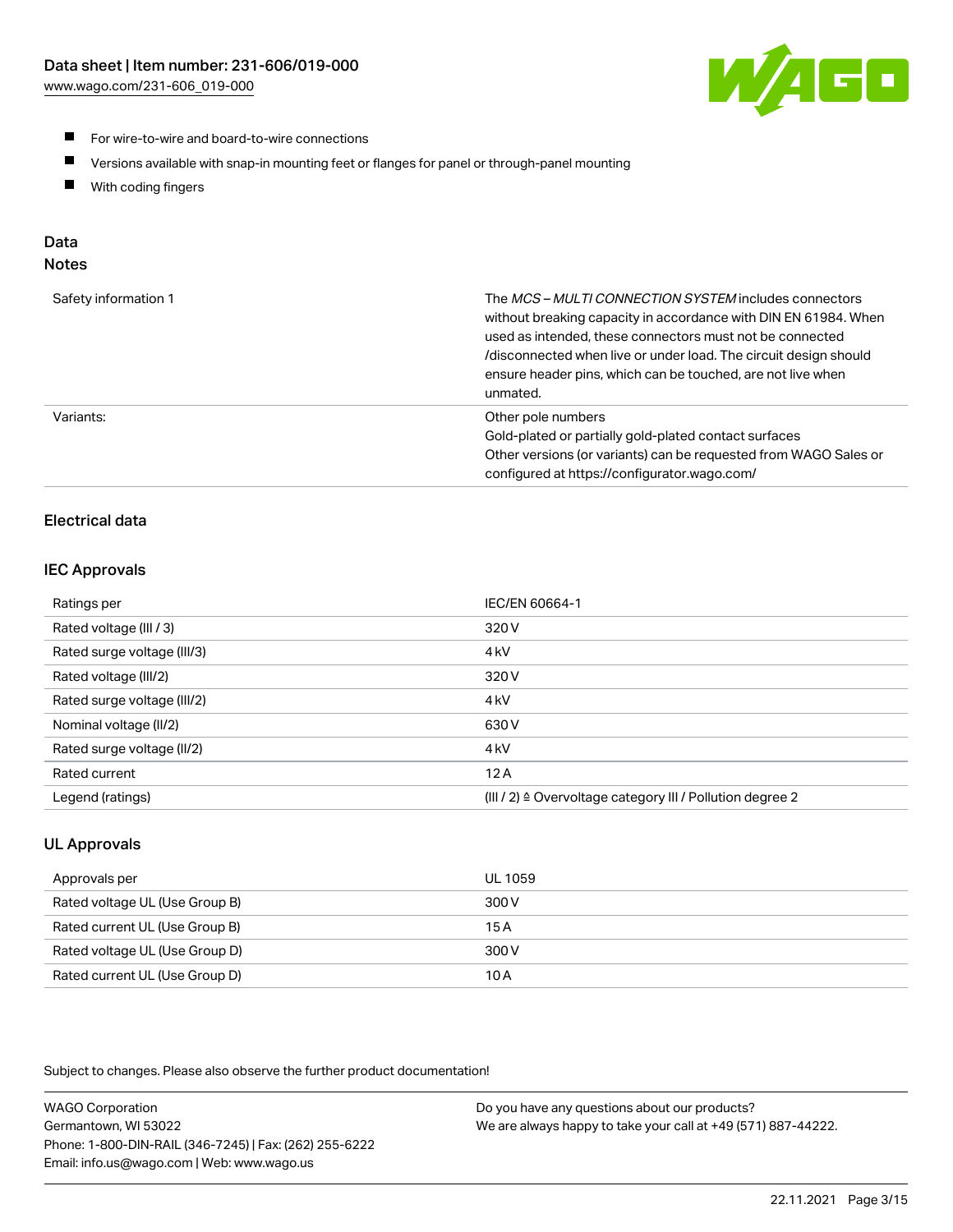

### Ratings per UL

| Rated voltage UL 1977 | 600 V |
|-----------------------|-------|
| Rated current UL 1977 | 1 E   |

#### CSA Approvals

| Approvals per                   | CSA   |
|---------------------------------|-------|
| Rated voltage CSA (Use Group B) | 300 V |
| Rated current CSA (Use Group B) | 15 A  |
| Rated voltage CSA (Use Group D) | 300 V |
| Rated current CSA (Use Group D) | 10 A  |

### Connection data

| Total number of connection points |  |
|-----------------------------------|--|
| Total number of potentials        |  |
| Number of connection types        |  |
| Number of levels                  |  |

#### Connection 1

| Connection technology                             | CAGE CLAMP <sup>®</sup>                 |
|---------------------------------------------------|-----------------------------------------|
| Actuation type                                    | Operating tool                          |
| Solid conductor                                   | $0.08$ 2.5 mm <sup>2</sup> / 28  12 AWG |
| Fine-stranded conductor                           | $0.082.5$ mm <sup>2</sup> / 28  12 AWG  |
| Fine-stranded conductor; with insulated ferrule   | $0.251.5$ mm <sup>2</sup>               |
| Fine-stranded conductor; with uninsulated ferrule | $0.252.5$ mm <sup>2</sup>               |
| Strip length                                      | 89 mm / 0.31  0.35 inch                 |
| Number of poles                                   | 6                                       |
| Conductor entry direction to mating direction     | 0°                                      |

## Physical data

| Pin spacing | 5 mm / 0.197 inch    |
|-------------|----------------------|
| Width       | 44.8 mm / 1.764 inch |
| Height      | 14.3 mm / 0.563 inch |
| Depth       | 27.5 mm / 1.083 inch |

Subject to changes. Please also observe the further product documentation!

WAGO Corporation Germantown, WI 53022 Phone: 1-800-DIN-RAIL (346-7245) | Fax: (262) 255-6222 Email: info.us@wago.com | Web: www.wago.us Do you have any questions about our products? We are always happy to take your call at +49 (571) 887-44222.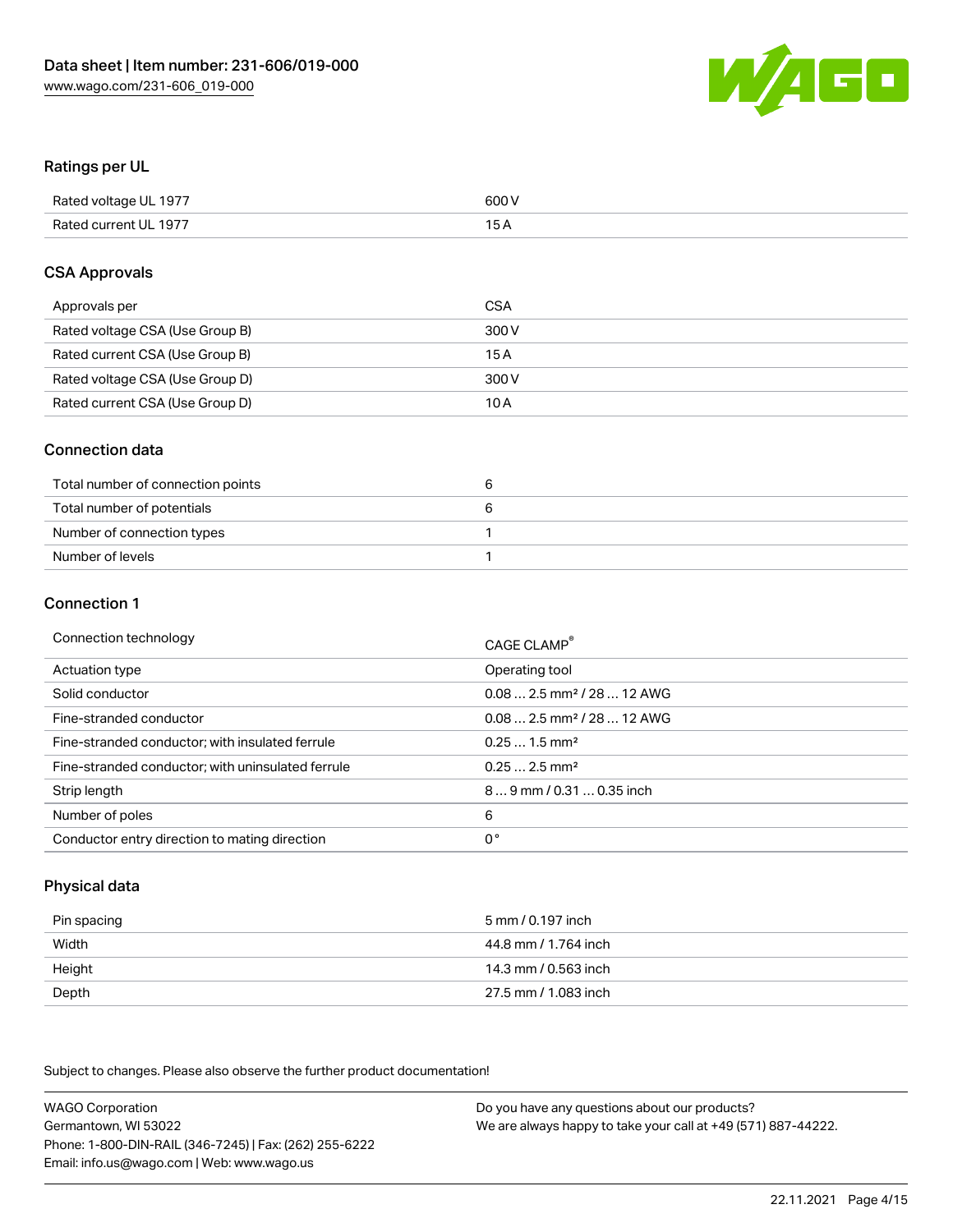

#### Mechanical data

| Mounting type | Mounting flange       |
|---------------|-----------------------|
| Mounting type | Feed-through mounting |
|               | Panel mounting        |

#### Plug-in connection

| Contact type (pluggable connector) | Male connector/plug |
|------------------------------------|---------------------|
| Connector (connection type)        | for conductor       |
| Mismating protection               | No                  |
| Locking of plug-in connection      | Without             |

## Material data

| Color                       | gray                                  |
|-----------------------------|---------------------------------------|
| Material group              |                                       |
| Insulation material         | Polyamide (PA66)                      |
| Flammability class per UL94 | V <sub>0</sub>                        |
| Clamping spring material    | Chrome nickel spring steel (CrNi)     |
| Contact material            | Electrolytic copper $(E_{\text{Cl}})$ |
| Contact plating             | tin-plated                            |
| Fire load                   | 0.189 MJ                              |
| Weight                      | 10.2 g                                |
|                             |                                       |

## Environmental requirements

| Limit temperature range<br>. | +100 $^{\circ}$ C<br>-60… |  |
|------------------------------|---------------------------|--|
|------------------------------|---------------------------|--|

## Commercial data

| Product Group         | 3 (Multi Conn. System) |
|-----------------------|------------------------|
| PU (SPU)              | 50 Stück               |
| Packaging type        | box                    |
| Country of origin     | DE.                    |
| <b>GTIN</b>           | 4044918257459          |
| Customs tariff number | 8536694040             |

## Approvals / Certificates

#### Country specific Approvals

Subject to changes. Please also observe the further product documentation!

| WAGO Corporation                                       | Do you have any questions about our products?                 |
|--------------------------------------------------------|---------------------------------------------------------------|
| Germantown, WI 53022                                   | We are always happy to take your call at +49 (571) 887-44222. |
| Phone: 1-800-DIN-RAIL (346-7245)   Fax: (262) 255-6222 |                                                               |
| Email: info.us@wago.com   Web: www.wago.us             |                                                               |
|                                                        |                                                               |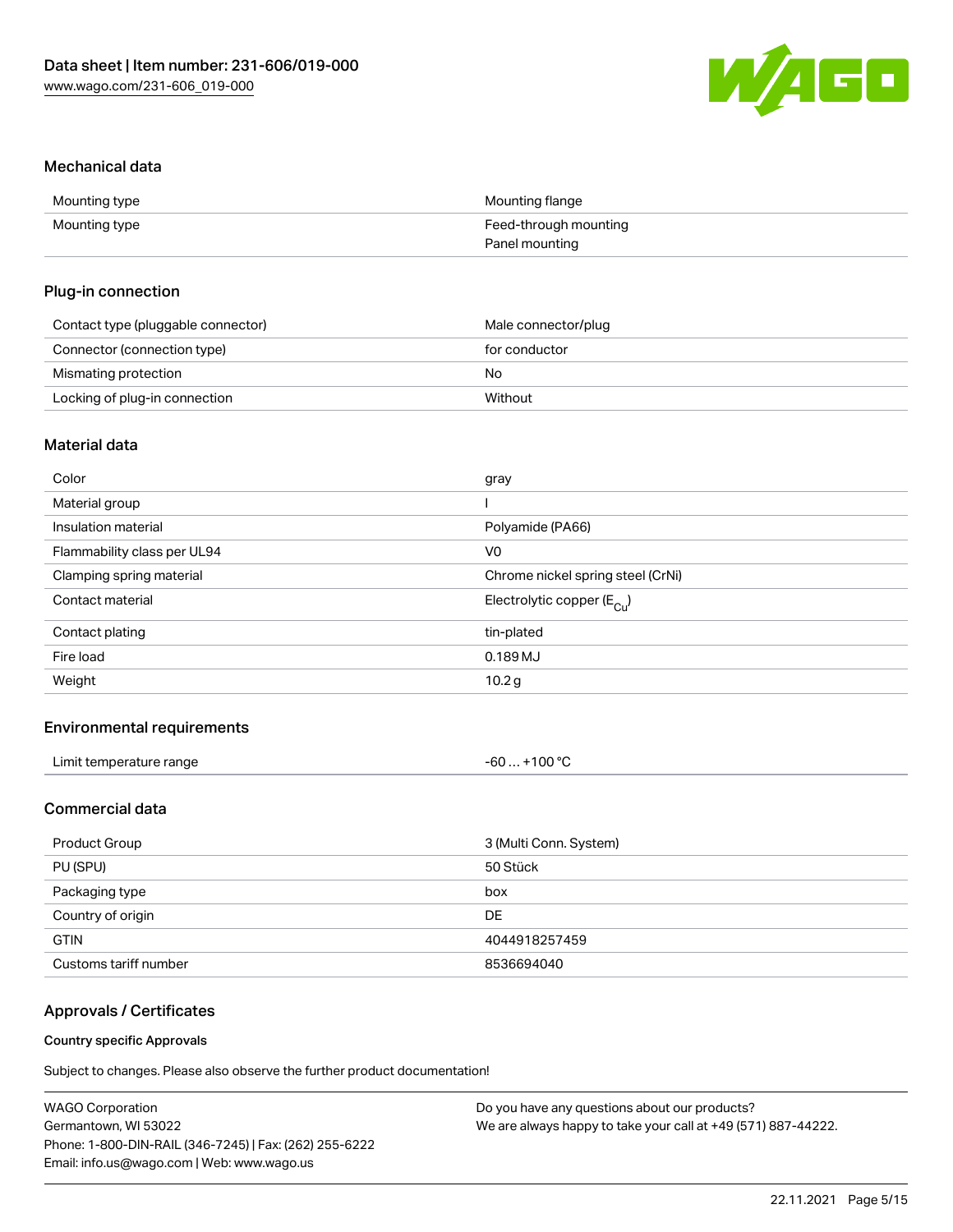

| Logo | Approval                               | <b>Additional Approval Text</b> | Certificate<br>name |
|------|----------------------------------------|---------------------------------|---------------------|
|      | CВ<br><b>DEKRA Certification B.V.</b>  | IEC 61984                       | NL-39756            |
|      | <b>CSA</b><br>DEKRA Certification B.V. | C <sub>22.2</sub>               | LR 18677-<br>25     |

#### Ship Approvals

| Logo          | Approval                                  | <b>Additional Approval Text</b> | Certificate<br>name                |
|---------------|-------------------------------------------|---------------------------------|------------------------------------|
| ABS.          | <b>ABS</b><br>American Bureau of Shipping | ۰                               | $19 -$<br>HG1869876-<br><b>PDA</b> |
| <b>BUNEAU</b> | BV<br>Bureau Veritas S.A.                 | <b>IEC 60998</b>                | 11915/D0<br><b>BV</b>              |
|               | <b>DNV GL</b>                             | ۰                               | TAE000016Z                         |
|               | Det Norske Veritas, Germanischer Lloyd    |                                 |                                    |

#### UL-Approvals

|      |                                |                          | Certificate |
|------|--------------------------------|--------------------------|-------------|
| Logo | Approval                       | Additional Approval Text | name        |
|      | UL                             | <b>UL 1977</b>           | E45171      |
| J    | Underwriters Laboratories Inc. |                          |             |

## Counterpart

|         | Item no.231-106/026-000<br>Female plug; 6-pole; 12 AWG max; pin spacing 5 mm; 1 conductor per pole; gray | www.wago.com/231-106/026-000 |
|---------|----------------------------------------------------------------------------------------------------------|------------------------------|
|         | Item no.232-136<br>THT female header; straight; Pin spacing 5 mm; 6-pole; 0.6 x 1.0 mm solder pin; gray  | www.wago.com/232-136         |
| $= 1.1$ | Item no.232-236<br>THT female header; angled; Pin spacing 5 mm; 6-pole; 0.6 x 1.0 mm solder pin; gray    | www.wago.com/232-236         |

.<br>Subject to changes. Please also observe the further product documentation!

| <b>WAGO Corporation</b>                                | Do you have any questions about our products?                 |
|--------------------------------------------------------|---------------------------------------------------------------|
| Germantown. WI 53022                                   | We are always happy to take your call at +49 (571) 887-44222. |
| Phone: 1-800-DIN-RAIL (346-7245)   Fax: (262) 255-6222 |                                                               |
| Email: info.us@wago.com   Web: www.wago.us             |                                                               |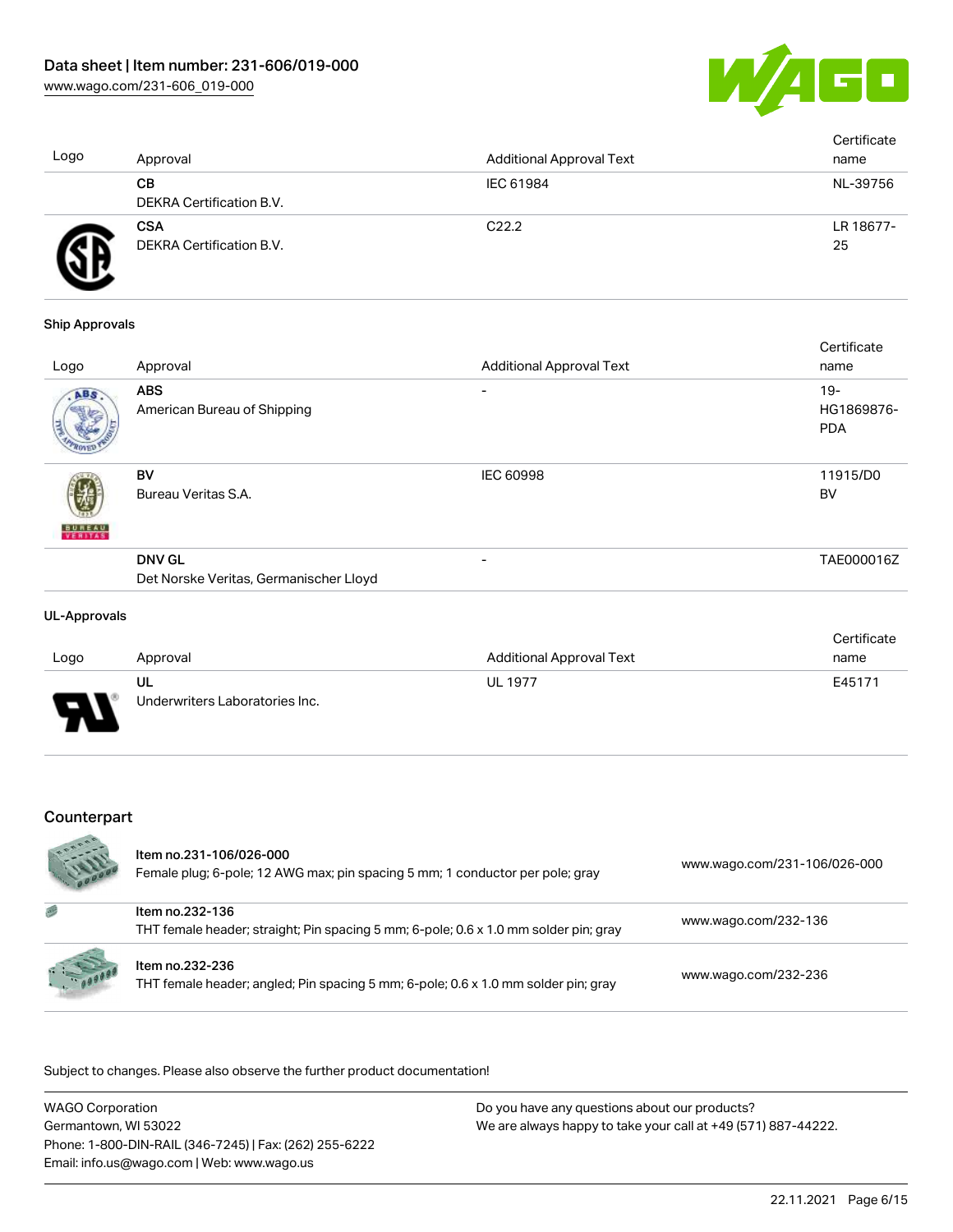

#### Optional accessories

#### Jumpers

| Jumper                |                                                                                                                                                       |                                  |
|-----------------------|-------------------------------------------------------------------------------------------------------------------------------------------------------|----------------------------------|
|                       |                                                                                                                                                       |                                  |
|                       | ltem no.: 231-905<br>Jumper; for conductor entry; 5-way; insulated; gray                                                                              | www.wago.com/231-905             |
|                       | Item no.: 231-903                                                                                                                                     |                                  |
|                       | Jumper; for conductor entry; 3-way; insulated; gray                                                                                                   | www.wago.com/231-903             |
|                       | Item no.: 231-907                                                                                                                                     |                                  |
|                       | Jumper; for conductor entry; 7-way; insulated; gray                                                                                                   | www.wago.com/231-907             |
|                       | Item no.: 231-910                                                                                                                                     | www.wago.com/231-910             |
|                       | Jumper; for conductor entry; 10-way; insulated; gray                                                                                                  |                                  |
|                       | Item no.: 231-902                                                                                                                                     |                                  |
|                       | Jumper; for conductor entry; 2-way; insulated; gray                                                                                                   | www.wago.com/231-902             |
| Marking accessories   |                                                                                                                                                       |                                  |
| Marking strip         |                                                                                                                                                       |                                  |
|                       | Item no.: 210-331/500-103                                                                                                                             |                                  |
|                       | Marking strips; as a DIN A4 sheet; MARKED; 1-12 (300x); Height of marker strip: 2.3 mm/0.091 in; Strip                                                | www.wago.com/210-331<br>/500-103 |
|                       | length 182 mm; Horizontal marking; Self-adhesive; white                                                                                               |                                  |
|                       | Item no.: 210-331/500-104                                                                                                                             |                                  |
|                       | Marking strips; as a DIN A4 sheet; MARKED; 13-24 (300x); Height of marker strip: 2.3 mm/0.091 in; Strip                                               | www.wago.com/210-331<br>/500-104 |
|                       | length 182 mm; Horizontal marking; Self-adhesive; white                                                                                               |                                  |
|                       | Item no.: 210-332/500-202                                                                                                                             | www.wago.com/210-332             |
|                       | Marking strips; as a DIN A4 sheet; MARKED; 1-16 (160x); Height of marker strip: 3 mm; Strip length 182                                                | /500-202                         |
|                       | mm; Horizontal marking; Self-adhesive; white                                                                                                          |                                  |
|                       | Item no.: 210-332/500-206                                                                                                                             | www.wago.com/210-332             |
|                       | Marking strips; as a DIN A4 sheet; MARKED; 33-48 (160x); Height of marker strip: 3 mm; Strip length                                                   | /500-206                         |
|                       | 182 mm; Horizontal marking; Self-adhesive; white                                                                                                      |                                  |
|                       | Item no.: 210-332/500-205                                                                                                                             | www.wago.com/210-332             |
|                       | Marking strips; as a DIN A4 sheet; MARKED; 1-32 (80x); Height of marker strip: 3 mm; Strip length 182<br>mm; Horizontal marking; Self-adhesive; white | /500-205                         |
|                       | Item no.: 210-332/500-204                                                                                                                             |                                  |
|                       | Marking strips; as a DIN A4 sheet; MARKED; 17-32 (160x); Height of marker strip: 3 mm; Strip length                                                   | www.wago.com/210-332<br>/500-204 |
|                       | 182 mm; Horizontal marking; Self-adhesive; white                                                                                                      |                                  |
| <b>Strain relief</b>  |                                                                                                                                                       |                                  |
| Strain relief housing |                                                                                                                                                       |                                  |
|                       | Item no.: 232-606                                                                                                                                     |                                  |
|                       | Strain relief housing; gray                                                                                                                           | www.wago.com/232-606             |
| Cover                 |                                                                                                                                                       |                                  |
|                       |                                                                                                                                                       |                                  |

Subject to changes. Please also observe the further product documentation! Cover

WAGO Corporation Germantown, WI 53022 Phone: 1-800-DIN-RAIL (346-7245) | Fax: (262) 255-6222 Email: info.us@wago.com | Web: www.wago.us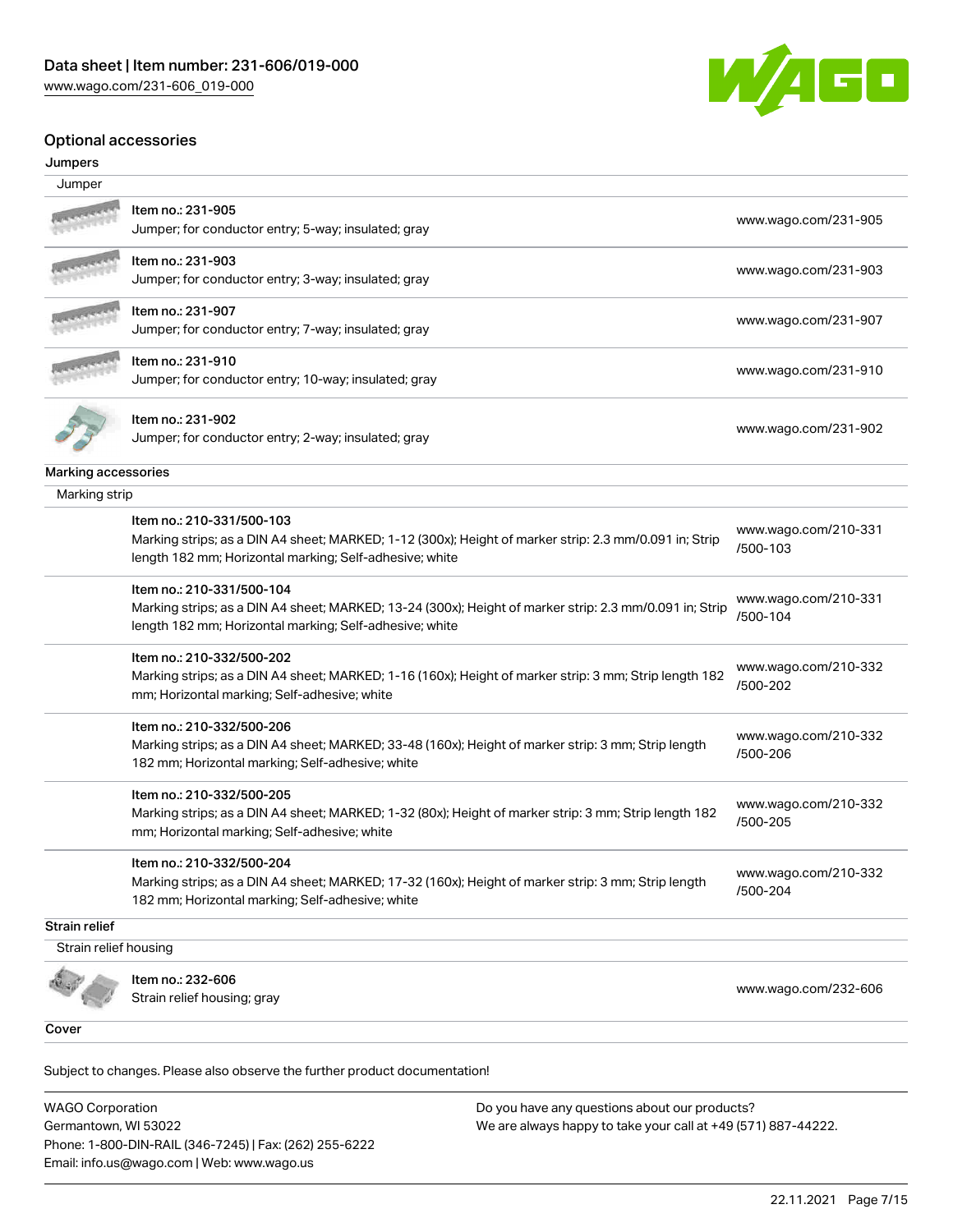[www.wago.com/231-606\\_019-000](http://www.wago.com/231-606_019-000)



| Cover          |                                                                                                                  |                      |
|----------------|------------------------------------------------------------------------------------------------------------------|----------------------|
|                | Item no.: 231-668<br>Lockout caps; for covering unused clamping units; gray                                      | www.wago.com/231-668 |
| Tools          |                                                                                                                  |                      |
| Operating tool |                                                                                                                  |                      |
|                | Item no.: 209-130<br>Operating tool; suitable for 264, 280 and 281 Series; 1-way; of insulating material; white  | www.wago.com/209-130 |
|                | Item no.: 209-132<br>Operating tool; for connecting comb-style jumper bar; 2-way; of insulating material         | www.wago.com/209-132 |
|                | Item no.: 231-159<br>Operating tool; natural                                                                     | www.wago.com/231-159 |
|                | Item no.: 210-250<br>Operating tool; for MCS MINI & MIDI with CAGE CLAMP® connection; red                        | www.wago.com/210-250 |
|                | Item no.: 231-231<br>Combination operating tool; red                                                             | www.wago.com/231-231 |
|                | Item no.: 210-657<br>Operating tool; Blade: 3.5 x 0.5 mm; with a partially insulated shaft; short; multicoloured | www.wago.com/210-657 |
|                | Item no.: 210-720<br>Operating tool; Blade: 3.5 x 0.5 mm; with a partially insulated shaft; multicoloured        | www.wago.com/210-720 |
|                | Item no.: 231-131<br>Operating tool; made of insulating material; 1-way; loose; white                            | www.wago.com/231-131 |
|                | Item no.: 231-291<br>Operating tool; made of insulating material; 1-way; loose; red                              | www.wago.com/231-291 |
|                | Item no.: 280-432<br>Operating tool; made of insulating material; 2-way; white                                   | www.wago.com/280-432 |
|                | Item no.: 280-434<br>Operating tool; made of insulating material; 4-way                                          | www.wago.com/280-434 |
|                | Item no.: 280-437<br>Operating tool; made of insulating material; 7-way                                          | www.wago.com/280-437 |
|                | Item no.: 280-440<br>Operating tool; made of insulating material; 10-way                                         | www.wago.com/280-440 |
|                | Item no.: 280-435<br>Operating tool; made of insulating material; 5-way; gray                                    | www.wago.com/280-435 |
|                |                                                                                                                  |                      |

Subject to changes. Please also observe the further product documentation!

WAGO Corporation Germantown, WI 53022 Phone: 1-800-DIN-RAIL (346-7245) | Fax: (262) 255-6222 Email: info.us@wago.com | Web: www.wago.us Do you have any questions about our products? We are always happy to take your call at +49 (571) 887-44222.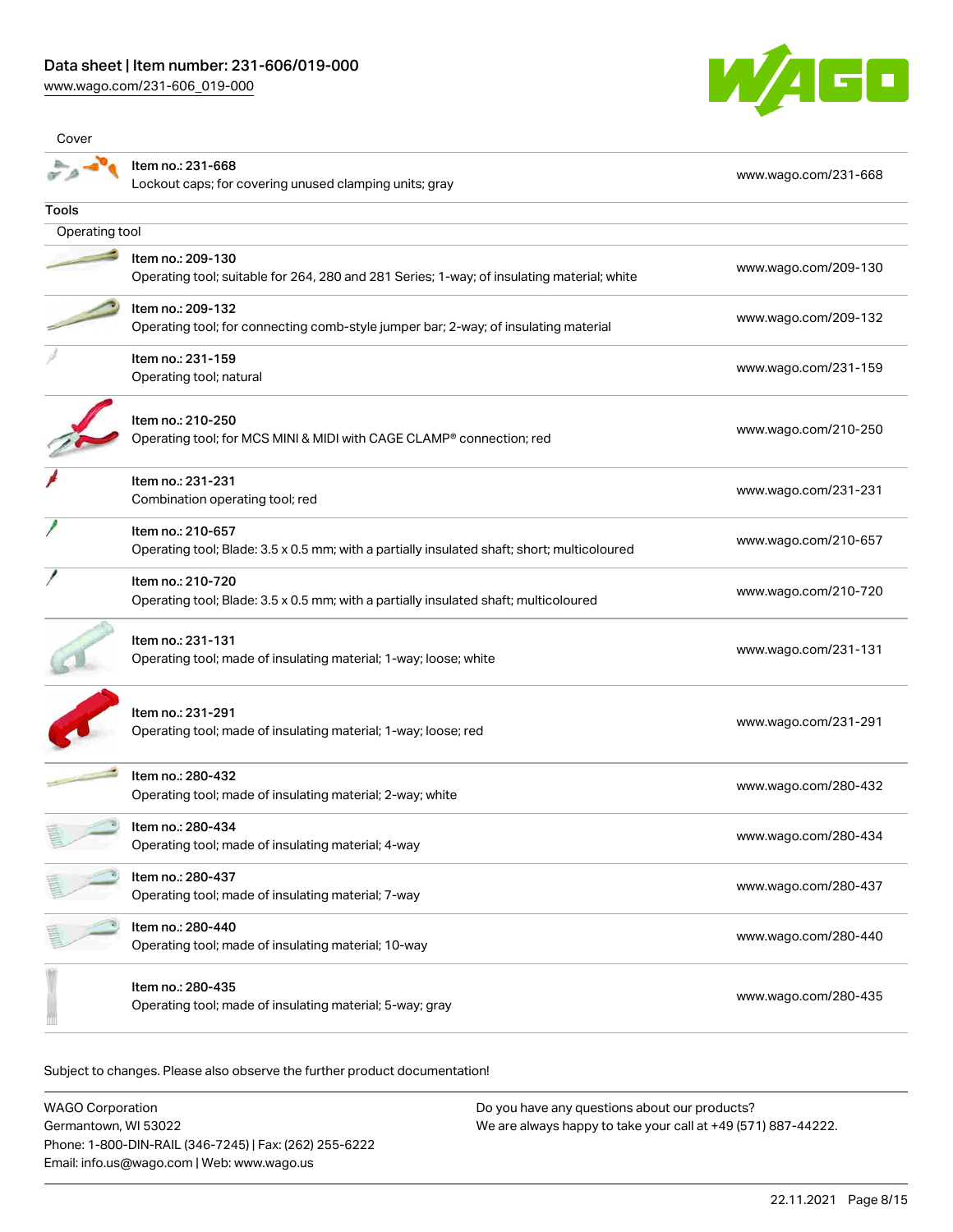## Data sheet | Item number: 231-606/019-000

[www.wago.com/231-606\\_019-000](http://www.wago.com/231-606_019-000)



|                      | Item no.: 280-436<br>Operating tool; made of insulating material; 6-way                                                                                                            | www.wago.com/280-436 |
|----------------------|------------------------------------------------------------------------------------------------------------------------------------------------------------------------------------|----------------------|
|                      | Item no.: 280-438<br>Operating tool; made of insulating material; 8-way                                                                                                            | www.wago.com/280-438 |
|                      | Item no.: 280-433<br>Operating tool; made of insulating material; 3-way                                                                                                            | www.wago.com/280-433 |
| Mounting             |                                                                                                                                                                                    |                      |
| Mounting accessories |                                                                                                                                                                                    |                      |
|                      | Item no.: 209-147<br>Self-tapping screw                                                                                                                                            | www.wago.com/209-147 |
|                      | Item no.: 231-194<br>Self-tapping screw; B 2.2x13, fixing hole 1.8 mm Ø                                                                                                            | www.wago.com/231-194 |
|                      | Item no.: 231-195<br>Screw with nut; M2x12; for fixing element                                                                                                                     | www.wago.com/231-195 |
|                      | Item no.: 231-295<br>Screw with nut                                                                                                                                                | www.wago.com/231-295 |
| <b>Ferrules</b>      |                                                                                                                                                                                    |                      |
| Ferrule              |                                                                                                                                                                                    |                      |
|                      | Item no.: 216-101<br>Ferrule; Sleeve for 0.5 mm <sup>2</sup> / AWG 22; uninsulated; electro-tin plated; silver-colored                                                             | www.wago.com/216-101 |
|                      | Item no.: 216-104<br>Ferrule; Sleeve for 1.5 mm <sup>2</sup> / AWG 16; uninsulated; electro-tin plated; silver-colored                                                             | www.wago.com/216-104 |
|                      | Item no.: 216-106<br>Ferrule; Sleeve for 2.5 mm <sup>2</sup> / AWG 14; uninsulated; electro-tin plated; silver-colored                                                             | www.wago.com/216-106 |
|                      | Item no.: 216-102<br>Ferrule; Sleeve for 0.75 mm <sup>2</sup> / AWG 20; uninsulated; electro-tin plated; silver-colored                                                            | www.wago.com/216-102 |
|                      | Item no.: 216-103<br>Ferrule; Sleeve for 1 mm <sup>2</sup> / AWG 18; uninsulated; electro-tin plated                                                                               | www.wago.com/216-103 |
|                      | Item no.: 216-123<br>Ferrule; Sleeve for 1 mm <sup>2</sup> / AWG 18; uninsulated; electro-tin plated; silver-colored                                                               | www.wago.com/216-123 |
|                      | Item no.: 216-122<br>Ferrule; Sleeve for 0.75 mm <sup>2</sup> / AWG 20; uninsulated; electro-tin plated; silver-colored                                                            | www.wago.com/216-122 |
| Ĭ.                   | Item no.: 216-124<br>Ferrule; Sleeve for 1.5 mm <sup>2</sup> / AWG 16; uninsulated; electro-tin plated                                                                             | www.wago.com/216-124 |
|                      | Item no.: 216-142<br>Ferrule; Sleeve for 0.75 mm <sup>2</sup> / 18 AWG; uninsulated; electro-tin plated; electrolytic copper; gastight<br>crimped; acc. to DIN 46228, Part 1/08.92 | www.wago.com/216-142 |
|                      | Item no.: 216-132                                                                                                                                                                  |                      |

Subject to changes. Please also observe the further product documentation!

WAGO Corporation Germantown, WI 53022 Phone: 1-800-DIN-RAIL (346-7245) | Fax: (262) 255-6222 Email: info.us@wago.com | Web: www.wago.us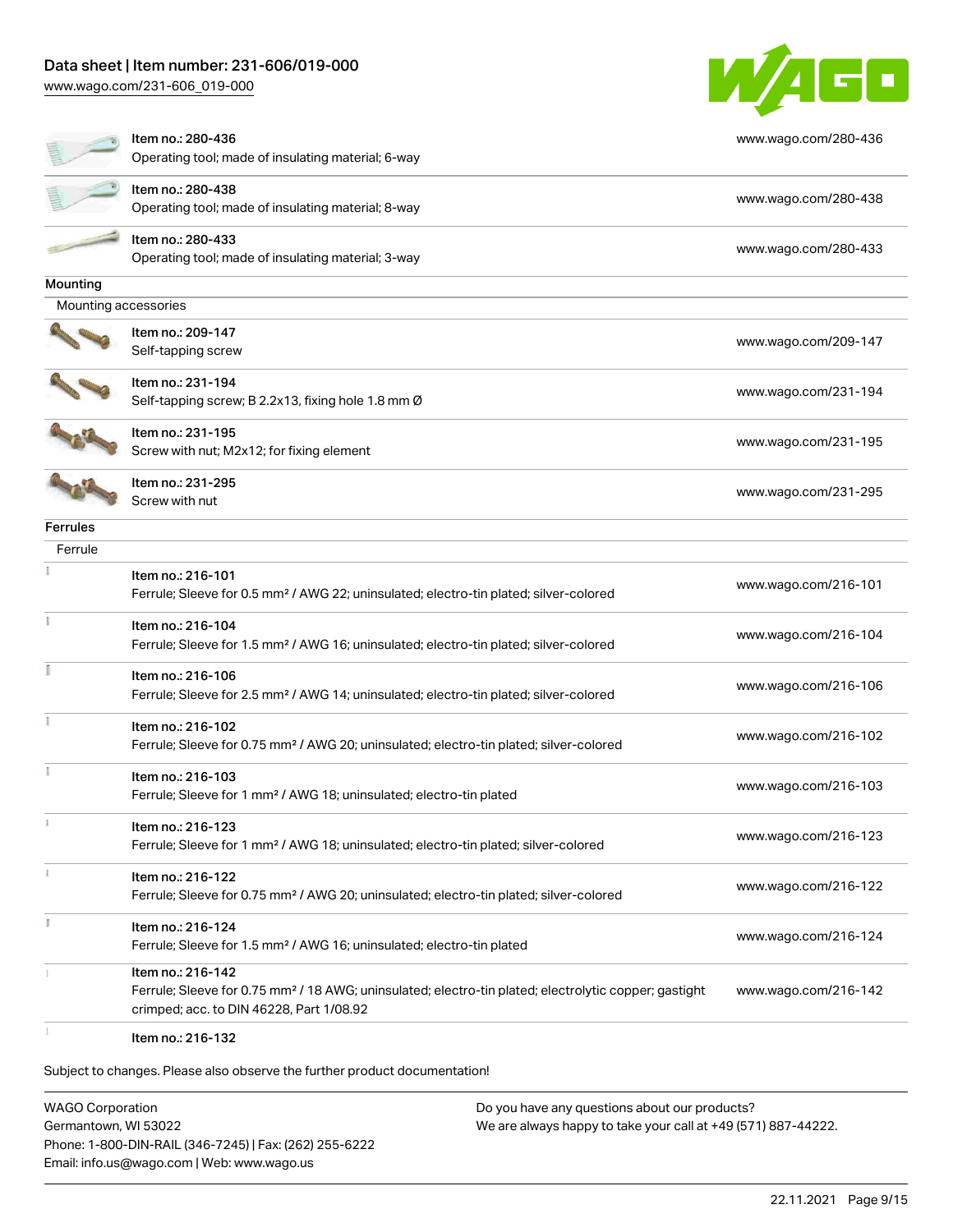Phone: 1-800-DIN-RAIL (346-7245) | Fax: (262) 255-6222

Email: info.us@wago.com | Web: www.wago.us



Ferrule; Sleeve for 0.34 mm<sup>2</sup> / AWG 24; uninsulated; electro-tin plated [www.wago.com/216-132](http://www.wago.com/216-132)

|                                                 | Item no.: 216-121<br>Ferrule; Sleeve for 0.5 mm <sup>2</sup> / AWG 22; uninsulated; electro-tin plated; silver-colored                                                                            |                                                                                                                | www.wago.com/216-121 |
|-------------------------------------------------|---------------------------------------------------------------------------------------------------------------------------------------------------------------------------------------------------|----------------------------------------------------------------------------------------------------------------|----------------------|
|                                                 | Item no.: 216-143<br>Ferrule; Sleeve for 1 mm <sup>2</sup> / AWG 18; uninsulated; electro-tin plated; electrolytic copper; gastight<br>crimped; acc. to DIN 46228, Part 1/08.92                   |                                                                                                                | www.wago.com/216-143 |
|                                                 | Item no.: 216-131<br>Ferrule; Sleeve for 0.25 mm <sup>2</sup> / AWG 24; uninsulated; electro-tin plated; silver-colored                                                                           |                                                                                                                | www.wago.com/216-131 |
|                                                 | Item no.: 216-141<br>Ferrule; Sleeve for 0.5 mm <sup>2</sup> / 20 AWG; uninsulated; electro-tin plated; electrolytic copper; gastight<br>crimped; acc. to DIN 46228, Part 1/08.92                 |                                                                                                                | www.wago.com/216-141 |
|                                                 | Item no.: 216-152<br>Ferrule; Sleeve for 0.34 mm <sup>2</sup> / AWG 24; uninsulated; electro-tin plated                                                                                           |                                                                                                                | www.wago.com/216-152 |
|                                                 | Item no.: 216-203<br>Ferrule; Sleeve for 1 mm <sup>2</sup> / AWG 18; insulated; electro-tin plated; red                                                                                           |                                                                                                                | www.wago.com/216-203 |
|                                                 | Item no.: 216-202<br>Ferrule; Sleeve for 0.75 mm <sup>2</sup> / 18 AWG; insulated; electro-tin plated; gray                                                                                       |                                                                                                                | www.wago.com/216-202 |
|                                                 | Item no.: 216-151<br>Ferrule; Sleeve for 0.25 mm <sup>2</sup> / AWG 24; uninsulated; electro-tin plated                                                                                           |                                                                                                                | www.wago.com/216-151 |
|                                                 | Item no.: 216-204<br>Ferrule; Sleeve for 1.5 mm <sup>2</sup> / AWG 16; insulated; electro-tin plated; black                                                                                       |                                                                                                                | www.wago.com/216-204 |
|                                                 | Item no.: 216-144<br>Ferrule; Sleeve for 1.5 mm <sup>2</sup> / AWG 16; uninsulated; electro-tin plated; electrolytic copper; gastight<br>crimped; acc. to DIN 46228, Part 1/08.92; silver-colored |                                                                                                                | www.wago.com/216-144 |
|                                                 | Item no.: 216-201<br>Ferrule; Sleeve for 0.5 mm <sup>2</sup> / 20 AWG; insulated; electro-tin plated; white                                                                                       |                                                                                                                | www.wago.com/216-201 |
|                                                 | Item no.: 216-223<br>Ferrule; Sleeve for 1 mm <sup>2</sup> / AWG 18; insulated; electro-tin plated; red                                                                                           |                                                                                                                | www.wago.com/216-223 |
|                                                 | Item no.: 216-241<br>Ferrule; Sleeve for 0.5 mm <sup>2</sup> / 20 AWG; insulated; electro-tin plated; electrolytic copper; gastight<br>crimped; acc. to DIN 46228, Part 4/09.90; white            |                                                                                                                | www.wago.com/216-241 |
|                                                 | Item no.: 216-242<br>Ferrule; Sleeve for 0.75 mm <sup>2</sup> / 18 AWG; insulated; electro-tin plated; electrolytic copper; gastight<br>crimped; acc. to DIN 46228, Part 4/09.90; gray            |                                                                                                                | www.wago.com/216-242 |
|                                                 | Item no.: 216-222<br>Ferrule; Sleeve for 0.75 mm <sup>2</sup> / 18 AWG; insulated; electro-tin plated; gray                                                                                       |                                                                                                                | www.wago.com/216-222 |
|                                                 | Item no.: 216-221<br>Ferrule; Sleeve for 0.5 mm <sup>2</sup> / 20 AWG; insulated; electro-tin plated; white                                                                                       |                                                                                                                | www.wago.com/216-221 |
| 1                                               | Item no.: 216-224<br>Ferrule; Sleeve for 1.5 mm <sup>2</sup> / AWG 16; insulated; electro-tin plated; black                                                                                       |                                                                                                                | www.wago.com/216-224 |
|                                                 | Subject to changes. Please also observe the further product documentation!                                                                                                                        |                                                                                                                |                      |
| <b>WAGO Corporation</b><br>Germantown, WI 53022 |                                                                                                                                                                                                   | Do you have any questions about our products?<br>We are always happy to take your call at +49 (571) 887-44222. |                      |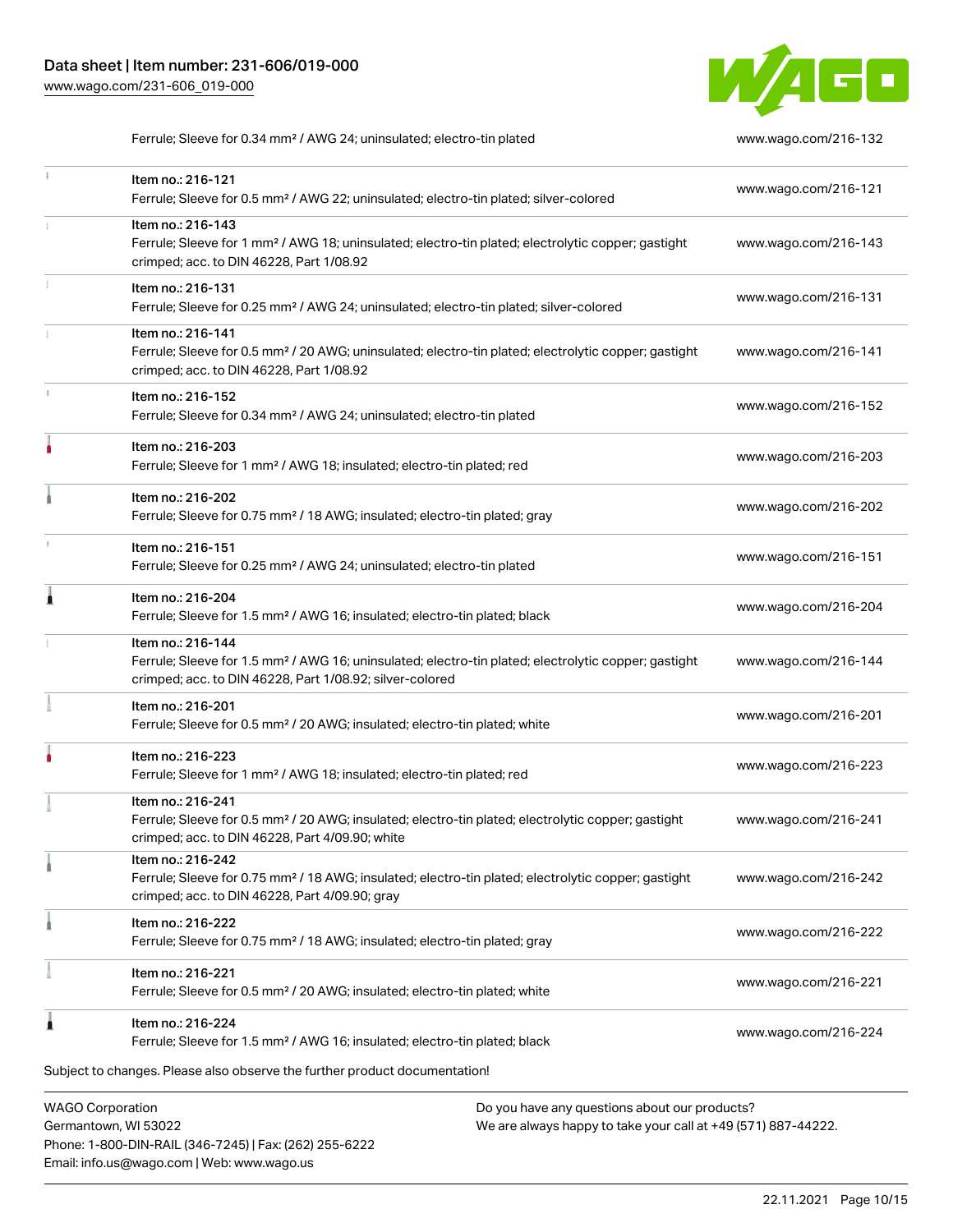[www.wago.com/231-606\\_019-000](http://www.wago.com/231-606_019-000)



|                   | Item no.: 216-243<br>Ferrule; Sleeve for 1 mm <sup>2</sup> / AWG 18; insulated; electro-tin plated; electrolytic copper; gastight crimped; www.wago.com/216-243<br>acc. to DIN 46228, Part 4/09.90; red |                      |
|-------------------|---------------------------------------------------------------------------------------------------------------------------------------------------------------------------------------------------------|----------------------|
| Â                 | Item no.: 216-244<br>Ferrule; Sleeve for 1.5 mm <sup>2</sup> / AWG 16; insulated; electro-tin plated; electrolytic copper; gastight<br>crimped; acc. to DIN 46228, Part 4/09.90; black                  | www.wago.com/216-244 |
|                   | Item no.: 216-263<br>Ferrule; Sleeve for 1 mm <sup>2</sup> / AWG 18; insulated; electro-tin plated; electrolytic copper; gastight crimped; www.wago.com/216-263<br>acc. to DIN 46228, Part 4/09.90; red |                      |
| Â                 | Item no.: 216-264<br>Ferrule; Sleeve for 1.5 mm <sup>2</sup> / AWG 16; insulated; electro-tin plated; electrolytic copper; gastight<br>crimped; acc. to DIN 46228, Part 4/09.90; black                  | www.wago.com/216-264 |
| j                 | Item no.: 216-284<br>Ferrule; Sleeve for 1.5 mm <sup>2</sup> / AWG 16; insulated; electro-tin plated; electrolytic copper; gastight<br>crimped; acc. to DIN 46228, Part 4/09.90; black                  | www.wago.com/216-284 |
|                   | Item no.: 216-262<br>Ferrule; Sleeve for 0.75 mm <sup>2</sup> / 18 AWG; insulated; electro-tin plated; electrolytic copper; gastight<br>crimped; acc. to DIN 46228, Part 4/09.90; gray                  | www.wago.com/216-262 |
|                   | Item no.: 216-301<br>Ferrule; Sleeve for 0.25 mm <sup>2</sup> / AWG 24; insulated; electro-tin plated; yellow                                                                                           | www.wago.com/216-301 |
|                   | Item no.: 216-321<br>Ferrule; Sleeve for 0.25 mm <sup>2</sup> / AWG 24; insulated; electro-tin plated; yellow                                                                                           | www.wago.com/216-321 |
|                   | Item no.: 216-322<br>Ferrule; Sleeve for 0.34 mm <sup>2</sup> / 22 AWG; insulated; electro-tin plated; green                                                                                            | www.wago.com/216-322 |
|                   | Item no.: 216-302<br>Ferrule; Sleeve for 0.34 mm <sup>2</sup> / 22 AWG; insulated; electro-tin plated; light turquoise                                                                                  | www.wago.com/216-302 |
| Coding<br>Coding  |                                                                                                                                                                                                         |                      |
|                   | Item no.: 231-129<br>Coding key; snap-on type; light gray                                                                                                                                               | www.wago.com/231-129 |
| Insulations stops |                                                                                                                                                                                                         |                      |
| Insulation stop   |                                                                                                                                                                                                         |                      |
|                   | Item no.: 231-672<br>Insulation stop; 0.75 - 1 mm <sup>2</sup> ; dark gray                                                                                                                              | www.wago.com/231-672 |
| <b>UNITED</b>     | Item no.: 231-670<br>Insulation stop; 0.08-0.2 mm <sup>2</sup> / 0.2 mm <sup>2</sup> "s"; white                                                                                                         | www.wago.com/231-670 |

Subject to changes. Please also observe the further product documentation!

WAGO Corporation Germantown, WI 53022 Phone: 1-800-DIN-RAIL (346-7245) | Fax: (262) 255-6222 Email: info.us@wago.com | Web: www.wago.us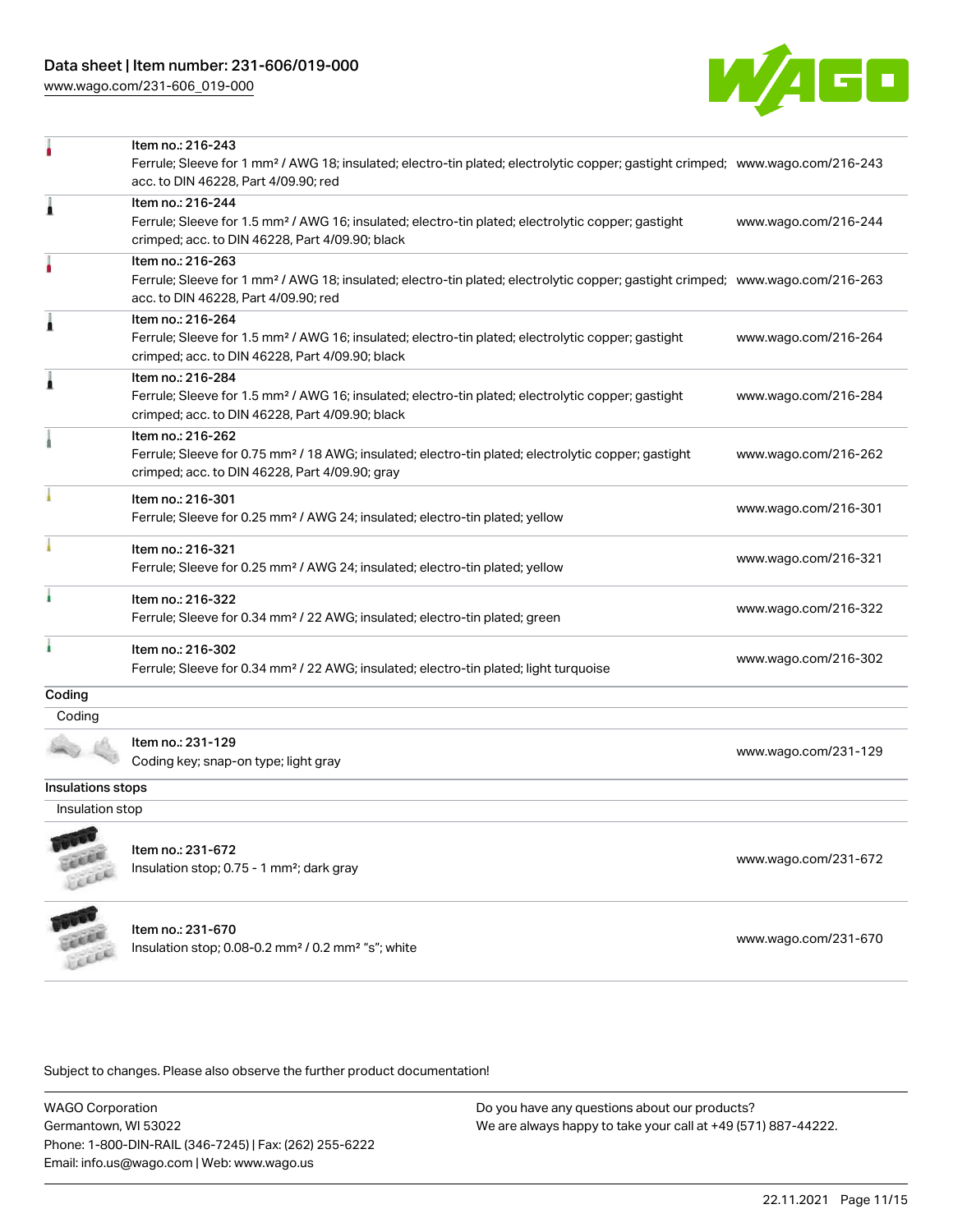



Item no.: 231-671 Insulation stop; 0.25 - 0.5 mm²; light gray

| <b>Downloads</b>                                                                                                                         |            |               |          |
|------------------------------------------------------------------------------------------------------------------------------------------|------------|---------------|----------|
| Documentation                                                                                                                            |            |               |          |
| <b>Additional Information</b>                                                                                                            |            |               |          |
| Technical explanations                                                                                                                   | 2019 Apr 3 | pdf<br>2.0 MB | Download |
|                                                                                                                                          |            |               |          |
| <b>CAD files</b>                                                                                                                         |            |               |          |
| CAD data                                                                                                                                 |            |               |          |
| 2D/3D Models 231-606/019-000                                                                                                             |            | <b>URL</b>    | Download |
| <b>CAE</b> data                                                                                                                          |            |               |          |
| EPLAN Data Portal 231-606/019-000                                                                                                        |            | <b>URL</b>    | Download |
| ZUKEN Portal 231-606/019-000                                                                                                             |            | <b>URL</b>    | Download |
| EPLAN Data Portal 231-606/019-000                                                                                                        |            | <b>URL</b>    | Download |
| <b>Environmental Product Compliance</b>                                                                                                  |            |               |          |
| <b>Compliance Search</b>                                                                                                                 |            |               |          |
| Environmental Product Compliance 231-606/019-000                                                                                         |            | <b>URL</b>    | Download |
| 1-conductor male connector; CAGE CLAMP®; 2.5 mm <sup>2</sup> ; Pin spacing 5 mm; 6-pole;<br>clamping collar; 2,50 mm <sup>2</sup> ; gray |            |               |          |

## Installation Notes

Subject to changes. Please also observe the further product documentation!

WAGO Corporation Germantown, WI 53022 Phone: 1-800-DIN-RAIL (346-7245) | Fax: (262) 255-6222 Email: info.us@wago.com | Web: www.wago.us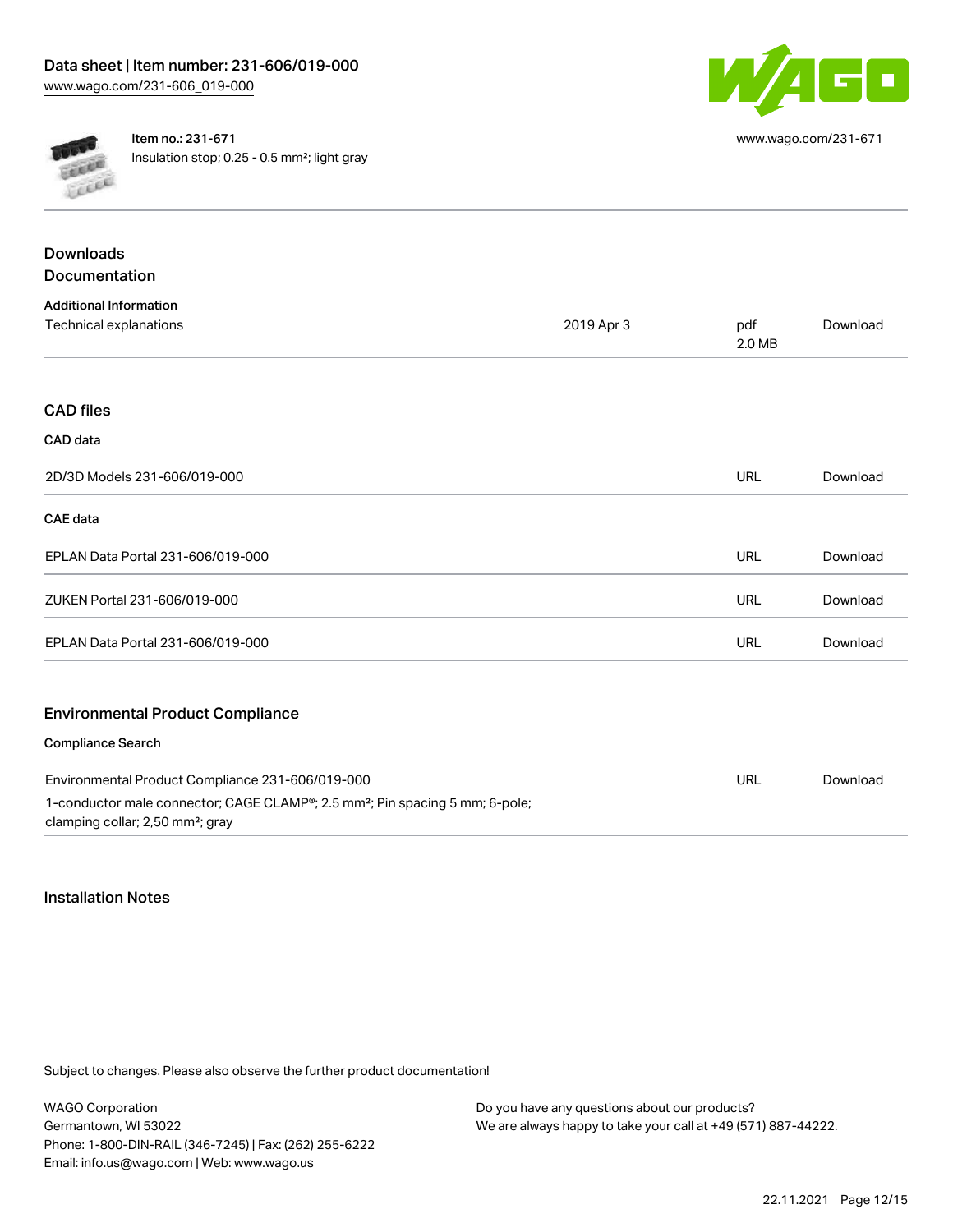



Inserting a conductor via 3.5 mm screwdriver – CAGE CLAMP® actuation parallel to conductor entry.



Inserting a conductor via 3.5 mm screwdriver – CAGE CLAMP® actuation perpendicular to conductor entry.



Inserting a conductor into CAGE CLAMP® unit via operating lever (231-291).



Inserting a conductor via operating tool.

#### Coding



Coding a male header – fitting coding key(s).

Subject to changes. Please also observe the further product documentation!

WAGO Corporation Germantown, WI 53022 Phone: 1-800-DIN-RAIL (346-7245) | Fax: (262) 255-6222 Email: info.us@wago.com | Web: www.wago.us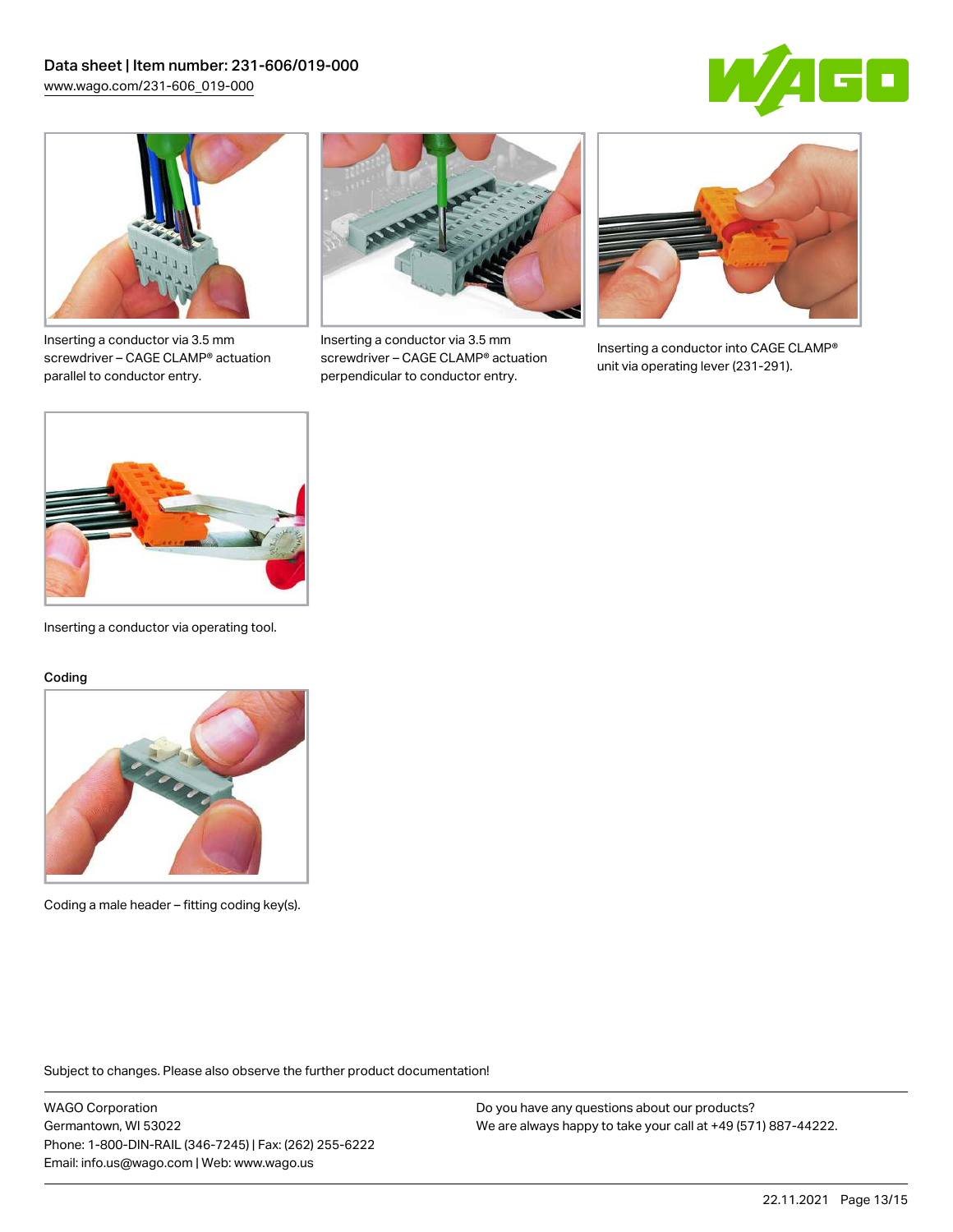



Testing – female connector with CAGE CLAMP®

Integrated test ports for testing perpendicular to conductor entry via 2 or 2.3 mm Ø test plug

Installation



Male connector with strain relief plate



Strain relief housing shown with a male connector equipped with CAGE CLAMP®

Marking

Subject to changes. Please also observe the further product documentation!

WAGO Corporation Germantown, WI 53022 Phone: 1-800-DIN-RAIL (346-7245) | Fax: (262) 255-6222 Email: info.us@wago.com | Web: www.wago.us